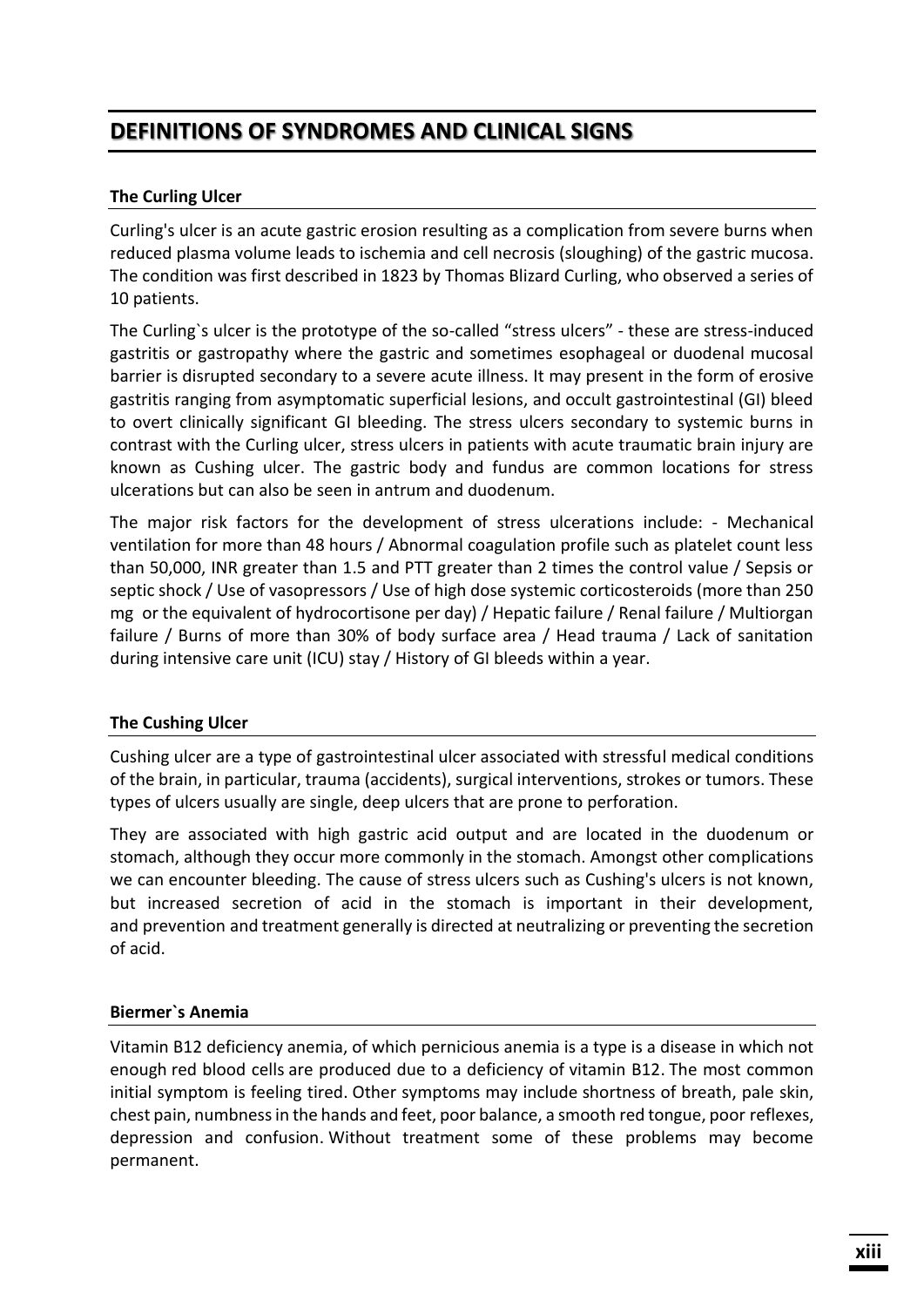#### **Menetrier disease**

Menetrier disease is a rare disorder characterized by massive overgrowth of mucous cells (foveola) in the mucous membrane lining the stomach, resulting in large gastric folds. The most common symptom associated with Menetrier disease is pain in the upper middle region of the stomach (epigastric pain).

#### **Zollinger-Ellison Syndrome**

Zollinger–Ellison syndrome is a disease in which tumors cause the stomach to produce too much acid, resulting in peptic ulcers. Symptoms include abdominal pain and diarrhea. The syndrome is caused by a gastrinoma, a neuroendocrine tumor that secretes a hormone called gastrin.

#### **Virchow-Troisier Sign**

Troisier sign is the clinical finding of a hard and enlarged left supraclavicular node (Virchow node) and is considered a sign of metastatic abdominal malignancy.

#### **The Trousseau Syndrome**

The Trousseau sign of malignancy or Trousseau's syndrome is a medical sign involving episodes of vessel inflammation due to blood clot (thrombophlebitis) which are recurrent or appearing in different locations over time (*thrombophlebitis migrans* or migratory thrombophlebitis).

#### **Kruckenberg tumors**

Krukenberg tumor is a rare metastatic signet ring cell tumor of the ovary, accounting for 1– 2% of all ovarian tumors. The stomach is the primary site in the majority of Krukenberg tumor cases, followed by carcinomas of the colon, appendix and breast, particularly invasive lobular carcinoma, according to Al-Agha OM et al, 2006. The eponym was attributed to this tumor following the description of 5 cases by Friedrich Krukenberg (1871–1946) in 1896, who described it as being common among young women, presenting with ascites, an uneven knobby ovarian surface and lymphatic involvement, according to Young RH in 2006. These tumors are characterised by uncertain pathogenesis, challenging etiological diagnosis and poorer prognosis compared with their primaries. Previously, any metastatic ovarian cancer was referred to as Krukenberg tumor; however, Novak and Gray, in 1938, created new diagnostic criteria to eliminate any confusion. Accordingly, a mucin-secreting signet ring cell carcinoma in the dense fibroblastic stroma of the ovary is referred to as Krukenberg tumor. The diagnosis of Krukenberg tumor is currently based on the diagnostic criteria of the World Health Organization based on the pathological description by Serov and Scully, since 1973. The presence of the following characteristics is required for diagnosis: Stromal involvement, mucin-producing neoplastic signet ring cells and ovarian stromal sarcomatoid proliferation.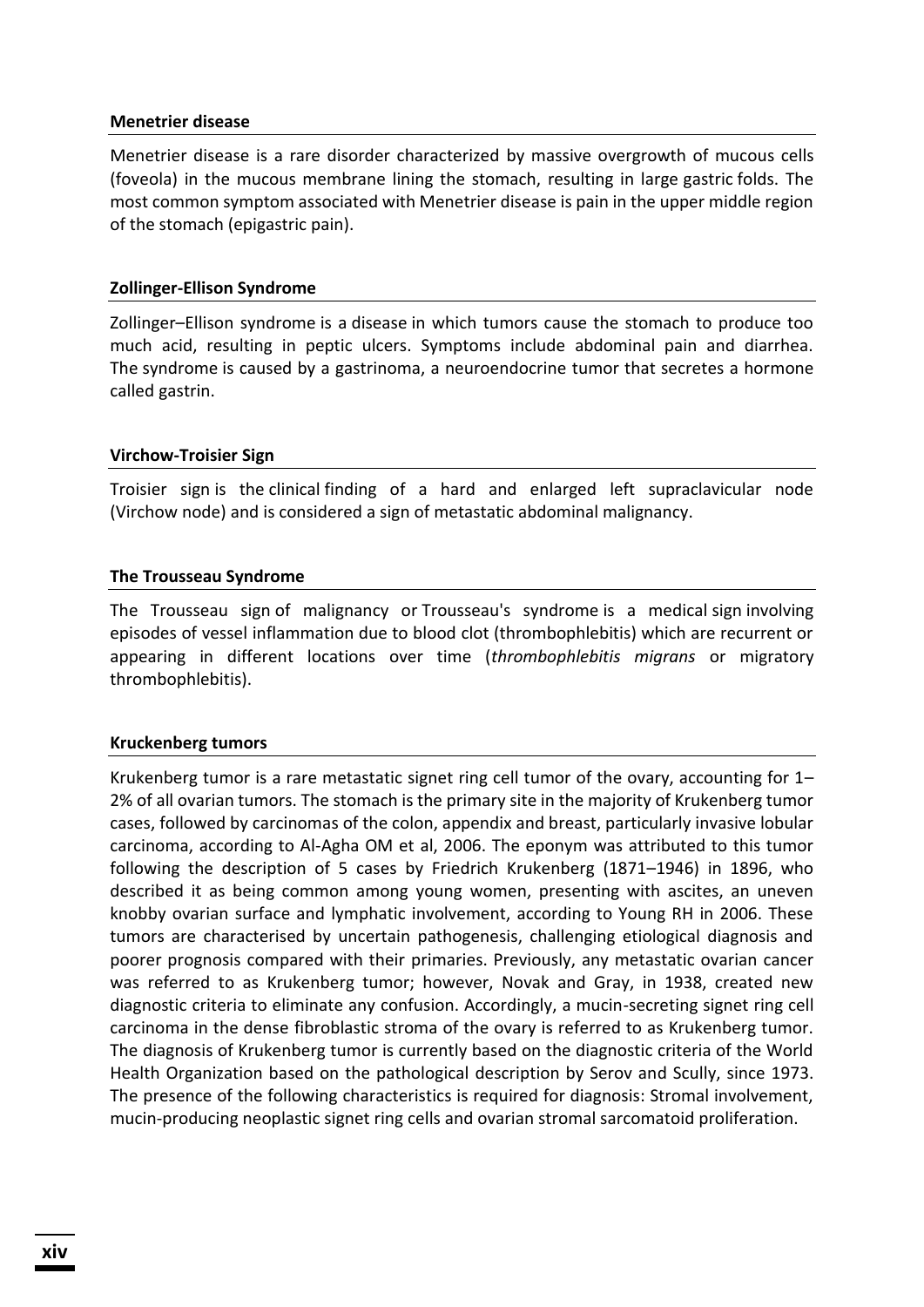#### **Budd-Chiari Syndrome**

Budd-Chiari syndrome is an uncommon condition induced by thrombotic or nonthrombotic complete or partial obstruction of the hepatic venous outflow and is characterized by hepatomegaly, ascites, and abdominal pain.

The prognosis is poor in patients with Budd-Chiari syndrome who remain untreated, with death resulting from progressive liver failure in 3 months to 3 years from the time of the diagnosis, according to a 2005 study by Khuroo MS et al from J. Gastroenterol Hepatol. Following portosystemic shunting, however, the 5-year survival rate for patients with the syndrome is 38-87%. The current 5-year survival rate following liver transplantation is around 70%, according to studies of Montano-Loza et al, Valla et al., Segev et al published in 2015.

#### **Gilbert Syndrome**

(also known as:

Constitutional Liver Dysfunction, Familial non-Hemolytic Jaundice, Gilbert-Lereboullet Syndrome, Hyperbilirubinemia I, Meulengracht`s Disease, Unconjugated Benign Bilirubinemia).

Gilbert syndrome is a mild genetic liver disorder in which the body cannot properly process bilirubin Individuals with Gilbert syndrome have elevated levels of bilirubin (hyperbilirubinemia), because they have a reduced level of a specific liver enzyme required for elimination of bilirubin. Most affected individuals have no symptoms (asymptomatic) or may only exhibit mild yellowing of the skin, mucous membranes, and whites of the eyes (jaundice). Jaundice may not be apparent until adolescence. Bilirubin levels may increase following stress, exertion, dehydration alcohol consumption, fasting, and/or infection. In some individuals, jaundice may only be apparent when triggered by one of these conditions. Gilbert syndrome is inherited as an autosomal recessive trait.

#### **Crigler-Najjar Syndrome**

(also known as: Familial non-hemolytic unconjugated hyperbilirubinemia, Hereditary unconjugated hyperbilirubinemia)

Crigler-Najjar syndrome is a rare genetic disorder characterized by an inability to properly convert and clear bilirubin from the body.

It was first recognized in six infants of three couples who were blood relatives (consanguineous). These cases were reported in the medical literature in 1952 by Drs. Crigler and Najjar. In 1962, Dr. Arias reported a milder version of this disorder, which is now termed Crigler-Najjar syndrome type II.

Affected individuals cannot convert unconjugated bilirubin to the conjugated form because they lack a specific liver enzyme required to break down (metabolize) bilirubin. Since they cannot convert bilirubin, they develop abnormally high levels of unconjugated bilirubin in the blood (hyperbilirubinemia).

The hallmark finding of Crigler-Najjar syndrome is a persistent yellowing of the skin, mucous membranes and whites of the eyes (jaundice). There are two forms of this disorder: Crigler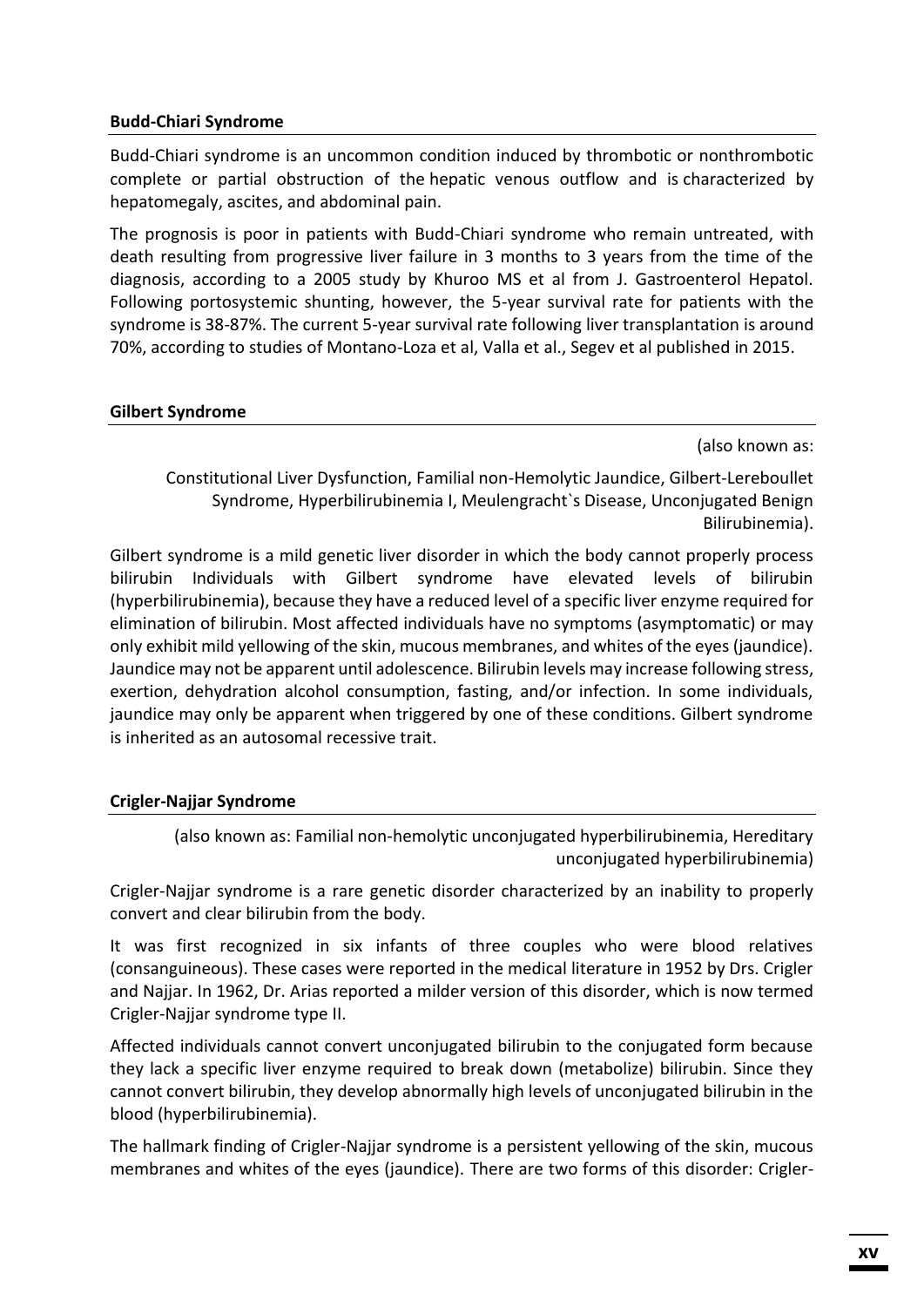Najjar syndrome type I, characterized by a nearly complete lack of enzyme activity and severe, even life-threatening symptoms; and Crigler-Najjar syndrome type II, characterized by partial enzyme activity and milder symptoms. Both forms are inherited as autosomal recessive traits and are caused by errors or disruptions (mutations) of the UGT1A1 gene.

#### **Lucey-Driscoll Syndrome**

Lucey-Driscoll syndrome, a form of transient familial hyperbilirubinemia, and represents a rare metabolic disorder that leads to very high levels of bilirubin in a newborn's blood. Babies with this disorder may be born with severe jaundice and lethargy. It occurs when the body does not properly metabolize the fetal bilirubin. If untreated, this condition can cause seizures, neurologic problems (kernicterus) and even death. Treatment for Lucey-Driscoll syndrome includes phototherapy with blue light (to treat the high level of bilirubin in the blood) and an exchange transfusion is sometimes necessary. Different inheritance patterns have been reported and, in some cases, it occurs in individuals with no family history of the condition.

## **Banti Syndrome**

(also known as Idiopathic congestive splenomegaly, Idiopathic portal hypertension).

This syndrome is characterized by abnormal enlargement of the spleen (splenomegaly) due to obstruction of blood flow in some veins and abnormally increased blood pressure (hypertension) within the veins of the liver (e.g., hepatic or portal veins), or the spleen (splenic veins). The disorder may be due to any number of different factors causing obstruction of portal, hepatic, or splenic veins including abnormalities present at birth (congenital) of such veins, blood clots, or various underlying disorders causing inflammation and obstruction of veins (vascular obstruction) of the liver.

## **The Aorto-Mesenteric Clamp Syndrome**

#### (also known as Wilkie Syndrome)

Is a rare acquired vascular compression disorder in which acute angulation of the superior mesenteric artery (SMA) results in compression of the third part of the duodenum, leading to obstruction.

It should not be confused with nutcracker syndrome (which can be an association), also a superior mesenteric artery compression disorder, where the SMA compresses the left renal vein, although some authors use the terms interchangeably.

The compression of the third portion of the duodenum by the superior mesenteric artery (aorto-mesenteric clamp) is therefore a rare cause of abdominal pain. Its clinical appearance may range between an asymptomatic and accidental radiological finding and an acute duodenal ileus (superior mesenteric artery syndrome), which requires urgent surgical intervention. This is a rare surgical condition, for example in study with 1280 patients, Rosa-Jimenez et al, in 2003, found just 10 patients with this syndrome. So far only 400 cases around the world have been diagnosed properly (with paraclinical imaging).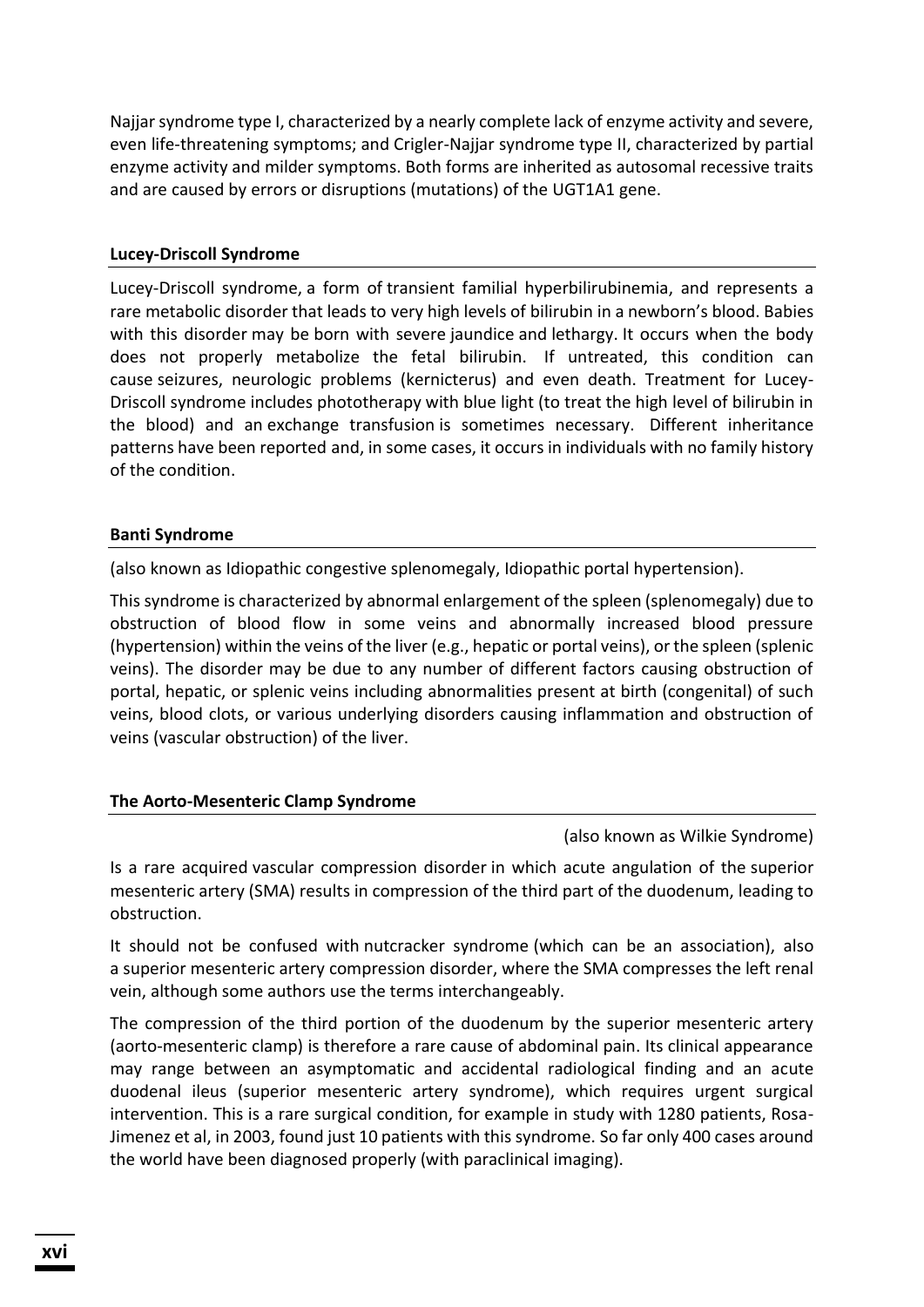# **CHAPTER 1. CLINICAL CASE PRESENTATION PLAN**

## **1.1 Introduction**

The presentation of clinical cases is a special technique that requires years and years of preparation, starting from the student stage until full professional maturity.

A typical clinical case examination should take no longer than 20 minutes, divided into 3 stages, represented by:

- The physical examination of the patient and obtaining the data from the observation sheet and from the commission;
- Elaboration of the presentation and systematization of the obtained data;
- Presentation of the case to the board.

#### **1.2. Presenting a clinical case**

Along the following lines we will outline the presentation plan of the cases in front of the clinical board of specialists, detailing the objective exam as well as the major objectives of the systematization of the obtained data and the elaboration of clinical presentation.

There are 28 key points that should be covered in any surgical clinical case presentation:

#### **1. Identification data of the patient**:

At this stage we can state:

|                                                                            | "[] I had to examine the patient                 |  |                                           |  | , $M/F$ , profession $\qquad \qquad$ , |  |  |             |  |  |
|----------------------------------------------------------------------------|--------------------------------------------------|--|-------------------------------------------|--|----------------------------------------|--|--|-------------|--|--|
| living in                                                                  |                                                  |  | actually originating in                   |  |                                        |  |  | admitted in |  |  |
|                                                                            | emergency/outpatient clinic, on                  |  | (or 24/48/72 hours ago, when we invoke an |  |                                        |  |  |             |  |  |
| emergency admission or a further exploration), for the following symptoms: |                                                  |  |                                           |  |                                        |  |  |             |  |  |
|                                                                            | (an array of maximum 3 or 4 major symptoms) []". |  |                                           |  |                                        |  |  |             |  |  |

**2. Reasons** for presentation: the main symptoms and signs reported by the patient, grouped by categories of symptoms or syndromes (digestive, respiratory, renal, etc...) will be enumerated here.

## **3. History of the current disease**:

At this stage we can state:

*" […] The patient is admitted for... (symptoms or signs), which have evolved as follows […]":* 

- The current disease suddenly debuted in the following conditions... Or started insidiously, the first signs dating about a few days/weeks/months ago, etc...
- In fact, the disease started years ago and,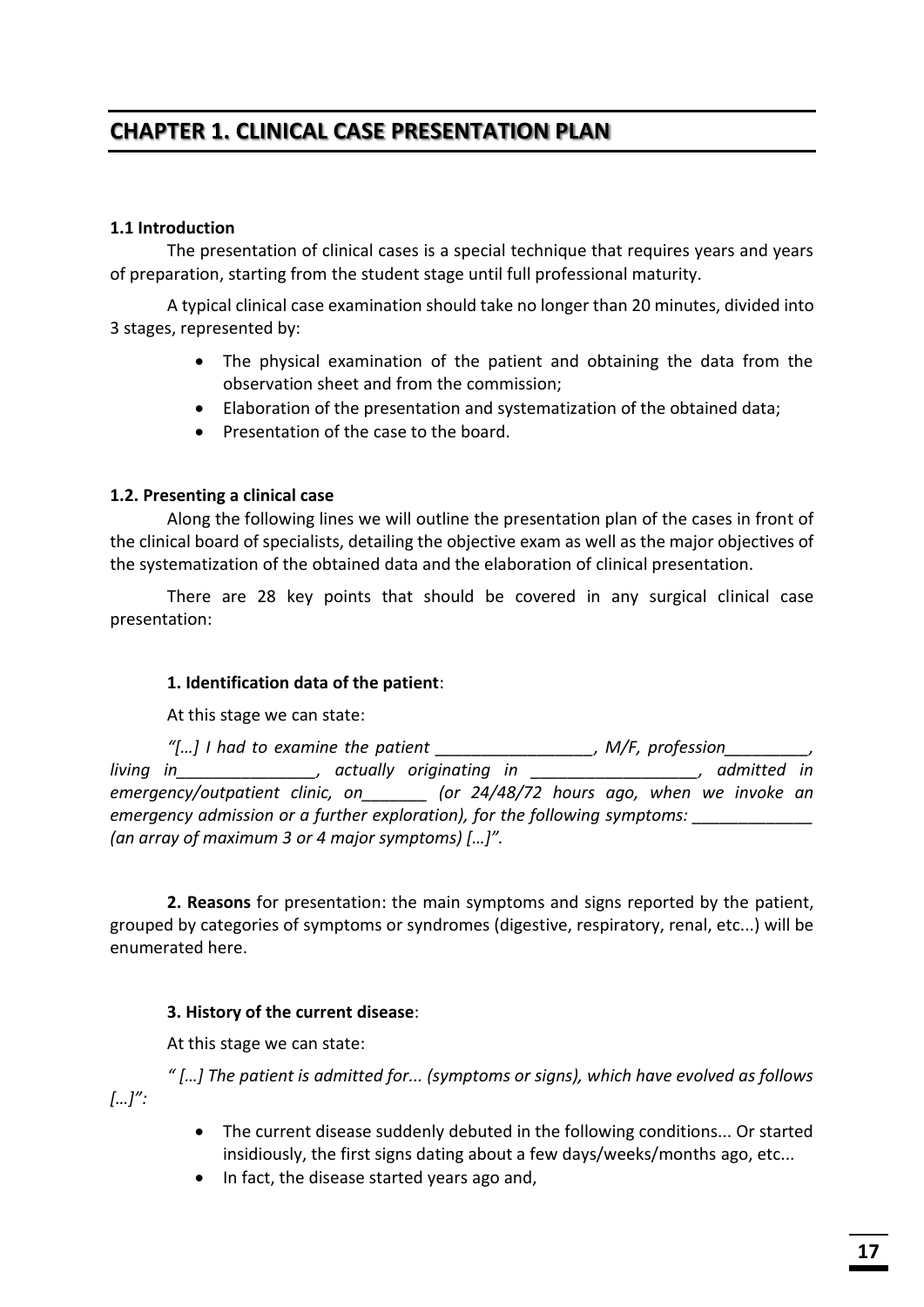- It manifested itself by the following signs...
- $\bullet$  Along the way it was complicated...,
- It was associated with...
- For these previously mentioned symptoms the patient is admitted in the clinic for diagnosis and specialized treatment;
- Affirmative, the patient presents... A series of data, when the claims of the patient cannot be controlled.

During the anamnesis, we should not be amazed or mislead by the volubility of the interlocutor, when after a few initial questions the patient can take control of the discussion, but we should conduct a guided anamnesis to avoid loss of time.

The presentation of clinical case should be tightly related to its peculiarities, avoiding the wording of the symptomatology of a disease as described in the semiology textbooks.

During the clinical case presentation, we can correlate and present as such traditional syndromes by their names (Saint`s Triad, Bouveret's Syndrome, CHARCOT's sign, Owen's Triad, etc...).

**4. Interpretation of anamneses**: if the disease has a clear diagnosis, we can go with:

*"[…] It is probably the next disease/syndrome, to which we have been guided by the following manifestations […]".* 

At this stage we will avoid disclosing as much of the positive diagnosis but, on the other hand, the board must/should be suggested our option for a particular diagnosis.

#### **5. Current status of the patient** comprises of:

- A. Overall general examination on apparatus, systems or segments as well;
- B. Local examination (detailed);
- C. Vaginal touch;
- D. Rectal touch.

Among the many variants of examination, we believe that the most appropriate in the conditions of competition, would be the simultaneous conduct of the objective examination with anamnesis. After the first preliminary questions and the determination of the anatomical area concerned to the greatest extent, we invite the patient to undress, obviously on segments, as we will also be carrying out the objective exam, starting with the cephalic region, thorax and upper limbs and then moving down towards the abdomen and lower limbs, at first in orthostatic position, then in the dorsal decubitus and finally in the ventral decubitus.

We also consider that the extremity of head, cervical region and thorax assume a more suggestive examination in orthostatic position, while the abdomen, lumbar region and lower limbs are exposed better to a complete examination in clinostatism/recumbency.. Hernias, incisional hernias or varicose disease are easier to be identified in orthostatic position, while for palpation of the abdomen, it is best to position the patient in the dorsal decubitus.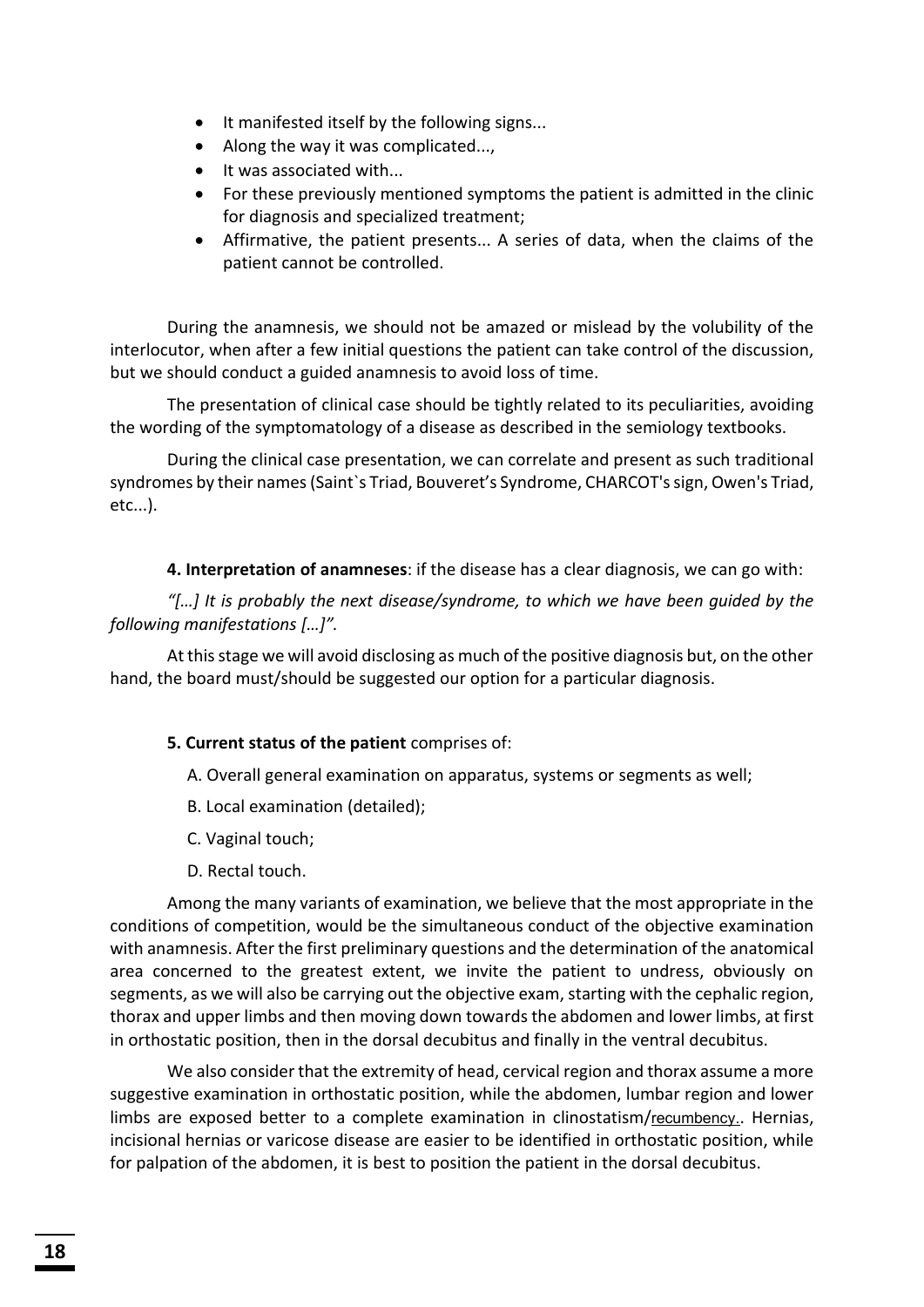Rectal and vaginal touch will necessarily end the objective exam, being essential in the complete construction of diagnosis for a surgical case, often disguised as an outbreak in the genital sphere, which is actually a surgical emergency.

**6. Presumptive diagnosis/suggestion of an affection:** this section usually starts with the following phrase:

*"[…] based on the data provided by anamnesis (symptoms), by the way they evolved and after the objective exam (recorded pathological signs), clinically, I interpret the case as a/an \_\_\_\_\_\_\_\_\_ […]"* or *"[….] clinically, a condition in the sphere of \_\_\_\_\_\_\_\_\_\_\_\_\_\_, more specifically the organ \_\_\_\_\_\_\_\_\_\_\_\_\_\_ […]."*

Under no circumstances will the positive diagnosis be stated without the benefit of pathological and imaging biological data!

**7. The paraclinical investigations** will be requested from the examination board, in close relationship with each sign or symptom stated previously. In order to remember them all, they can be grouped as it follows:

- For establishing the diagnosis of certainty: imaging/laboratory;
- $\bullet$  For establishing the general balance of the patient: laboratory;
- For anesthesia and surgical procedure: functional explorations/laboratory.

It is highly recommended to mention only the pathological values and especially those that will later confirm the alleged diagnosis and diagnosis of secondary affections.

The candidate will reserve the right to comment and justify at each point of the biological or imaging data that is missing from the observation sheet, with important implications for strategy, technique and surgical approach, intraoperative incidents and accidents, all of which are directly targeted at post-operative complications.

## **8. Presumptive Positive Diagnosis**

In this section we can start with:

*"[…] at this time I allow myself to advance the positive diagnosis, with a character of presumption, suggested by anamnesis, supported by the objective exam and by the paraclinic explorations (laboratory, radiology, functional explorations, endoscopy, ultrasound, CT, MRI, etc.), establishing a complete positive diagnosis after differential diagnosis, and the diagnosis of certainty after intraoperative exploration and intraoperative pathology report […]".* 

The positive diagnosis will include:

- **Anatomical diagnosis**: organ and disease (eg.: duodenal ulcer, appendicitis, cholecystitis, pancreatitis);
- **•** Etiological diagnosis, meaning the cause that triggered the disease: atherosclerosis or diabetes determines arteriopathy, migrated biliary stones lead to jaundice, perforation determines peritonitis, etc...
- **Physiopathological or functional diagnosis:** we state in what condition the organ or affected system is in compensated or decompensated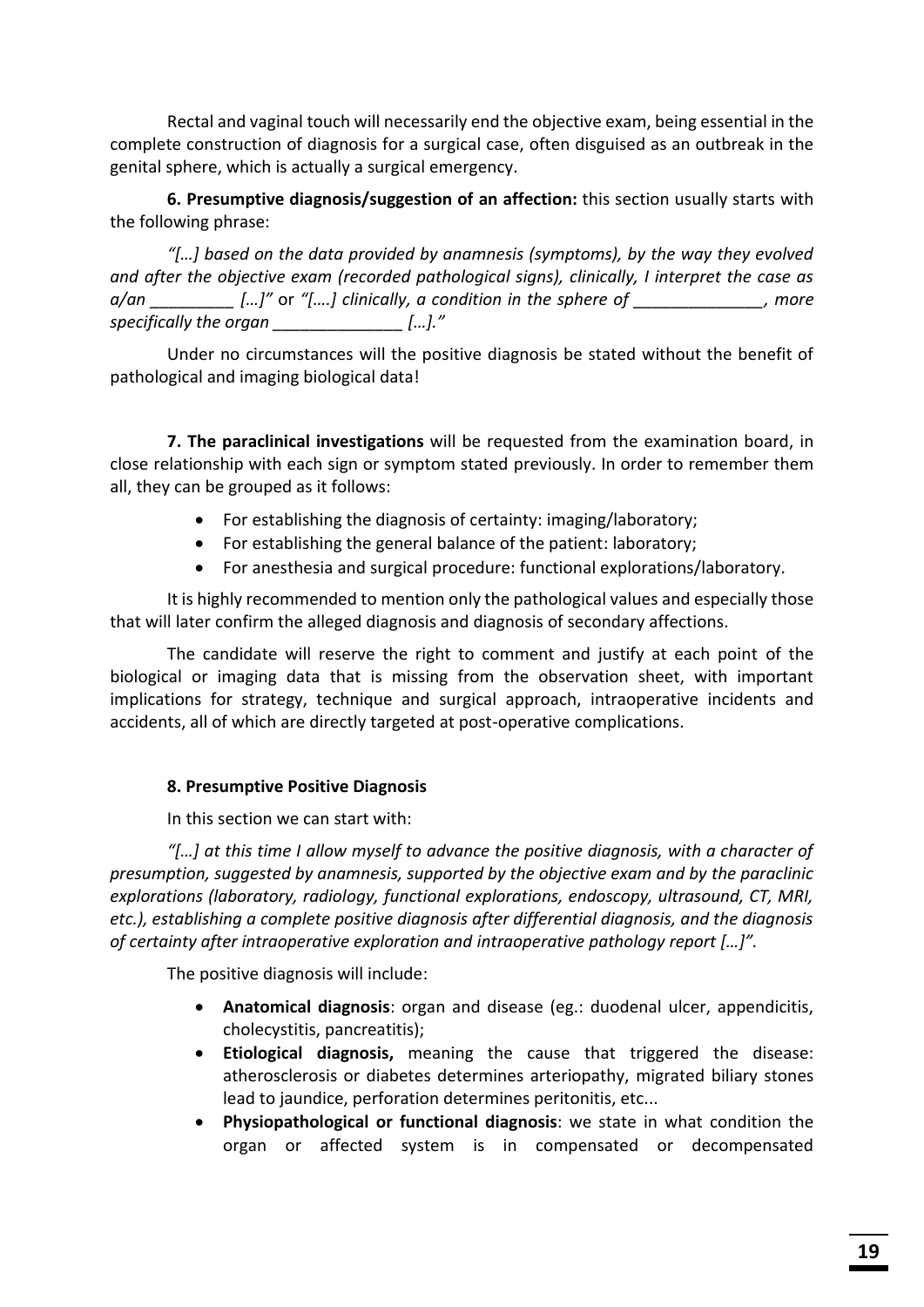(decompensated secondary stenosis, myocardiopathy in the stage of cardiac insufficiency, compensated chronic renal failure, etc...).

- **Topographical diagnosis:** this will later play a major role on the selection of the surgical technique and approach route adopted (classical or laparoscopic).
- x **Diagnosis of evolutionary stage**: is it a chronic disease or an acute event? In this section we can anticipate the possibility of continuing medical, adjuvant or neoadjuvant treatment with the surgical one.
- x **Diagnosis of anatomo-clinic form** (eventual **staging** where appropriate, especially for neoplasms, hiatal hernia, etc.).
- x **Diagnosis of complications or pathological associations**: ruptured esophageal varicose veins, superior digestive hemorrhage, hemorrhagic gastric ulcer, secondary anemia, etc...

**9. Differential diagnosis:** will be performed according to the following criteria:

- Depending on the affected organ, but also in relation to neighboring organs;
- **•** Depending on the main symptom (e.g.: pain);
- $\bullet$  Depending on the main sign (e.g.: jaundice);
- **•** Between the different clinical forms of the disease;
- **•** Between the various evolutionary stages of the disease;
- In relation to major complications known for that particular disease: hemorrhage, occlusion, peritonitis, etc...

The alternatives to be further discussed (only some of the most important and most common) will be progressively excluded, either through the manifestations of the underlying disease, or through the negative or positive results of biological data or imaging explorations.

When the diagnosis is extremely obvious we can adopt the formula of avoiding the differential diagnosis all together: "[…] in the particular case that we examined, making a differential diagnosis would have a purely theoretical value and it is not justified, given the certainty provided by specific investigations […]".

**10. The complete positive diagnosis:** will be stated after the differential diagnosis, comprising all the data of the presumptive positive diagnosis, but this time formulated in a more complex manner. In addition, at this stage, the anatomopathological diagnosis will be stated where appropriate.

**11. The particularities of the case:** are represented by the particular elements that distinguish our case from the usual evolution known from the medical literature data, which the disease has in most cases, or on The complications or morally unusual associations that the patient presents, giving him a certain individuality.

**12. The evolution of the disease without treatment (the so called "natural evolution"):** the evolutionary possibilities of the disease will be stated in the absence of adequate treatment.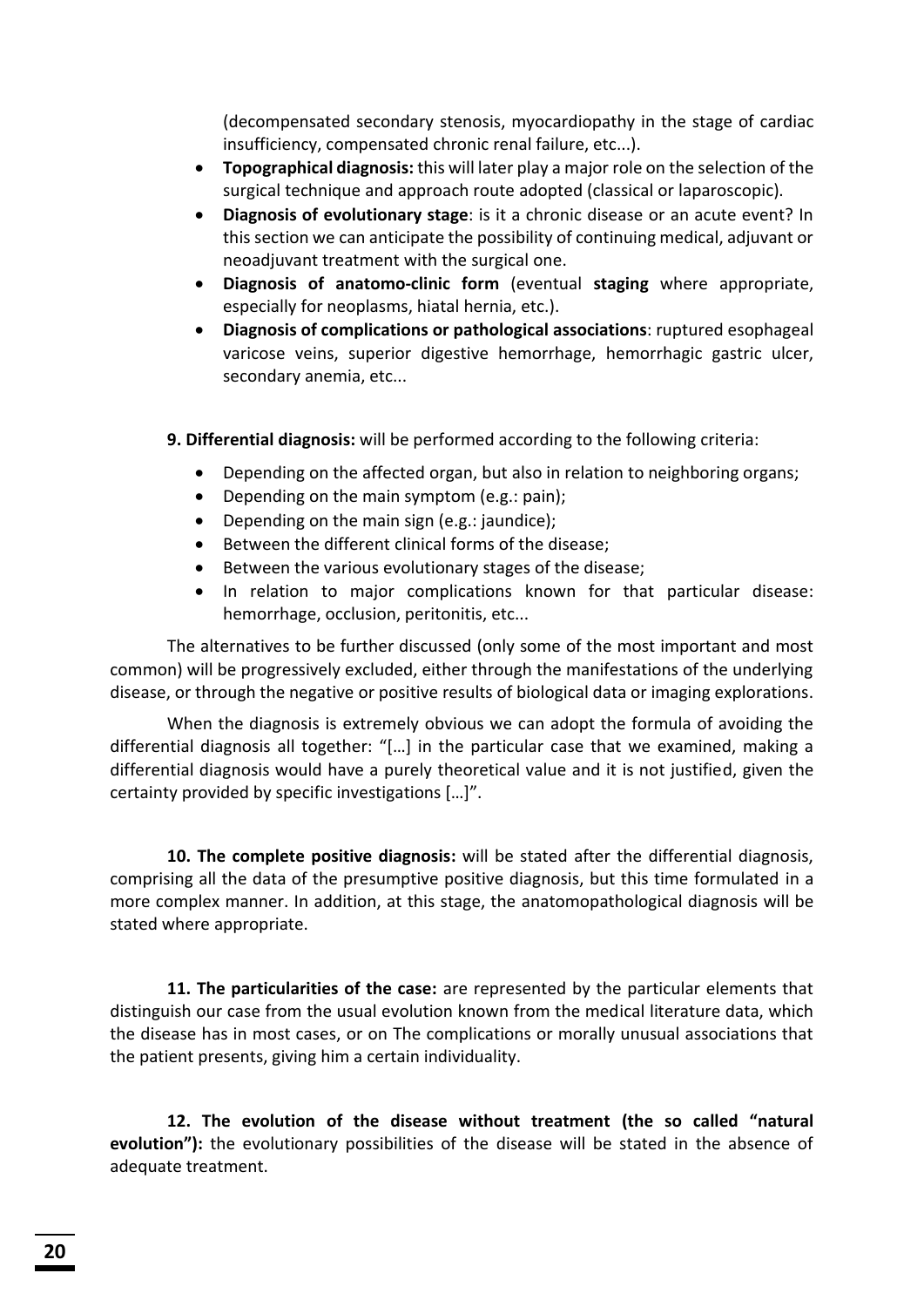Generally, an untreated disease evolves into a chronic state and in time it is worsening, the possibility of a stationary evolution for years or even the chance of spontaneous remission only rarely exists. Most of the times, however, a local or general acute complication can change the course of the disease in a fatal way, sometimes leading to unwanted outcome.

At this stage we can state:

*"[…] It will have to be noted that if this patient is not treated, the following complications may occur in his/hers evolution\_\_\_\_\_\_ (local or general, organic or functional), which is why the prognosis may be a bad one or an even death […]".* 

**13. Medical treatment:** at this step we have the following options:

- The underlying disease depicts only a preoperative preparation treatment... / Stabilization of this acute event (antibiotherapy)… / Pain relief (antispastic, antalgic), anti-inflammatory treatment, hepatic rehabilitation in jaundice (hepatotropic, amino acids, albumin, vitamin K), etc...
- Regarding the associated affections of the underlying/main disease... Attempted haemostasis or restoration of volemia and rebalancing of hydroelectrolytic or acid-base... / or treatment of shock..., / or restoring vital functions... (specific measures of intensive therapy for the correction of shock, restoration of volemia, biological rehabilitation, restoration of vital functions, etc...);
- Related affections (pulmonary, cardiac, renal, decompensated diabetes, etc)\_\_\_\_\_
- The patient exceeded the stage of medical treatment, so discussing him is purely theoretical, the patient being in a stage of preparation for surgery.

**14. Surgical treatment:** it is aimed at intercepting the cause of the disease, removal of the lesion, maintaining as much as possible the function of the organ of the body and the therapy of the complications and morbid associations.

Non-operative surgical treatment may consist in the maneuver of taxis in an incarcerated inguinal hernia, the primary processing of a burn, or the reduction of a closed or open fracture, emergency measures, sometimes taken for reasons to relieve the suffering of the patient until surgery.

Surgery will be adapted to the patient's age, anatomo-clinical form, evolutionary stage, particularities of the case and intraoperative findings.

**15. The diagnosis of possibilities for surgery:** results from the vital functions and imbalances as well as their correction possibilities, in conjunction with the state of the affected organ, the major emergency nature of the disease or the possibility of timing the surgery for a later stage. All this data will be analyzed for a more thorough study of the case and its risks

At this step we can continue with the clinical case presentation as follows: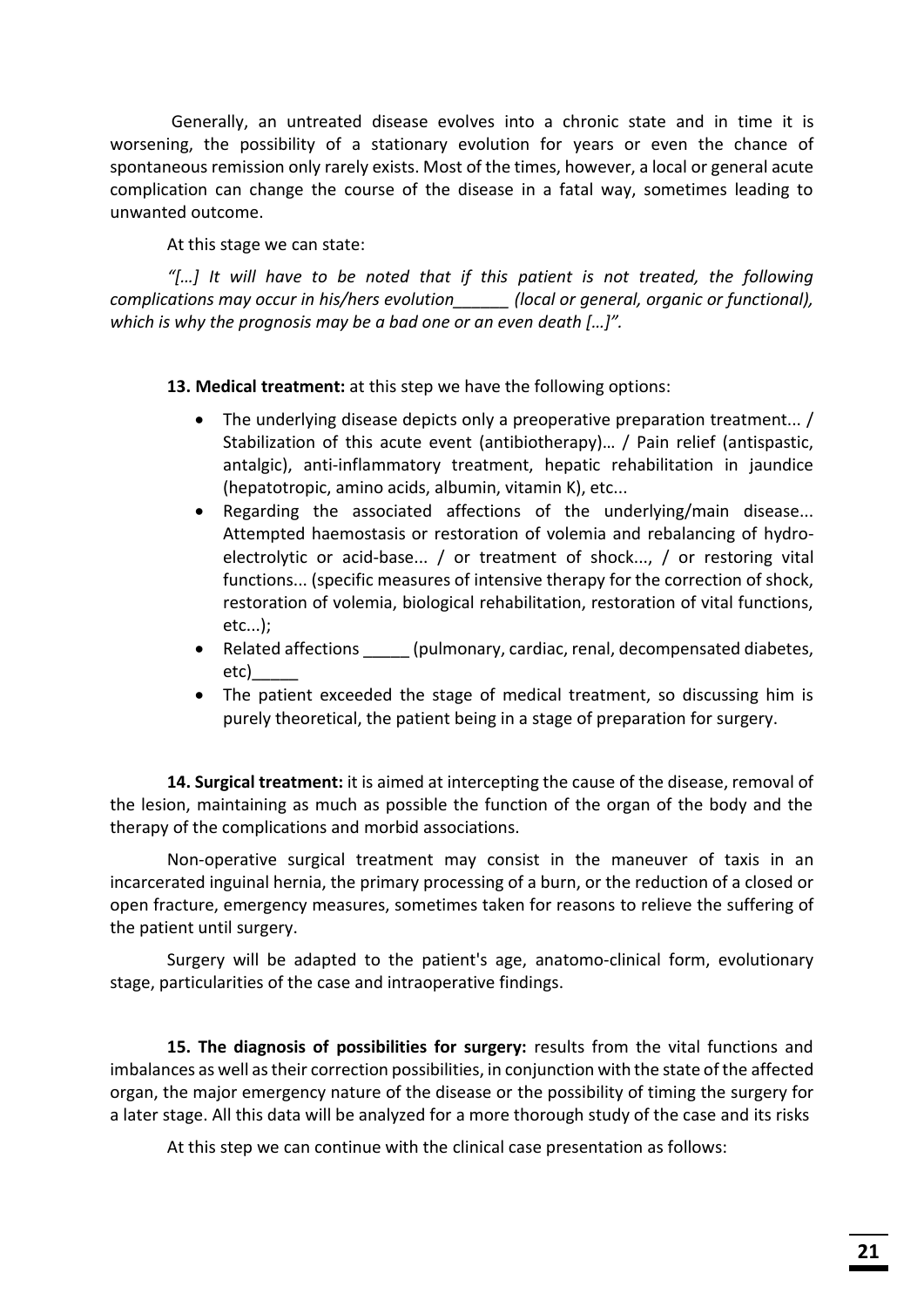*"[…] consequently, from the clinical trial in conjunction with the other data, it follows that the patient may undergo surgery […]".* 

**16. Choice of surgical method**: the main question to be answered here is: radical or palliative?

At this step we can continue with the clinical case presentation as follows:

*"[…] in this case, in close regard to the general condition of the patient... and its associated conditions, I choose the radical/paletive variant of treatment […]".* 

## **17. The choice of the surgical technique**

Along this step we present the choice of classical or laparoscopic (with it variants) approach and we present our motivation for one or the other.

At this step we can continue with the clinical case presentation as it follows:

*"[ …] I'm opting in this case for an intervention... Because it is more readily tolerated by the sick, offers a better light on the lesion, the results are better, etc. […]"* 

## **18. Choice of surgical procedures**

The majority of known surgical procedures will be stated, removing the inappropriate ones for the case (exposing the reasons why), and selecting only a few of the most appropriate ones for the case (with motivation).

At this step we can continue with the clinical case presentation as it follows:

*"[…] In this case I would opt for... The final decision will be taken after the intraoperative exploration of the lesions and appearance of the anatomical region, which will decide the choice of the most appropriate method […]"* 

**19. Indications (I) and contraindications (CI):** all the evolutionary possibilities of the case will be evaluated, including the setting of the operator risk according to different risk scales (here you can set out statistics data, percentage of survival or complications, risk scales commonly used in literature, possibly, data from personal experience).

**20. Operator Timing**: surgical timing has to be well-chosen; the patient can be operated on the following days after a judicious preparation. Thus, a surgical intervention can be performed in 2 ways: a real emergency or after a short preoperative rebalancing (a "delayed emergency").

#### **21. Preoperative preparation**

It is aimed at psychological training, balancing of biological functions, correction of metabolic and functional imbalances, premedication, local preparation of the organ concerned (colon, stomach) and the future surgical site and, most importantly, the patient's